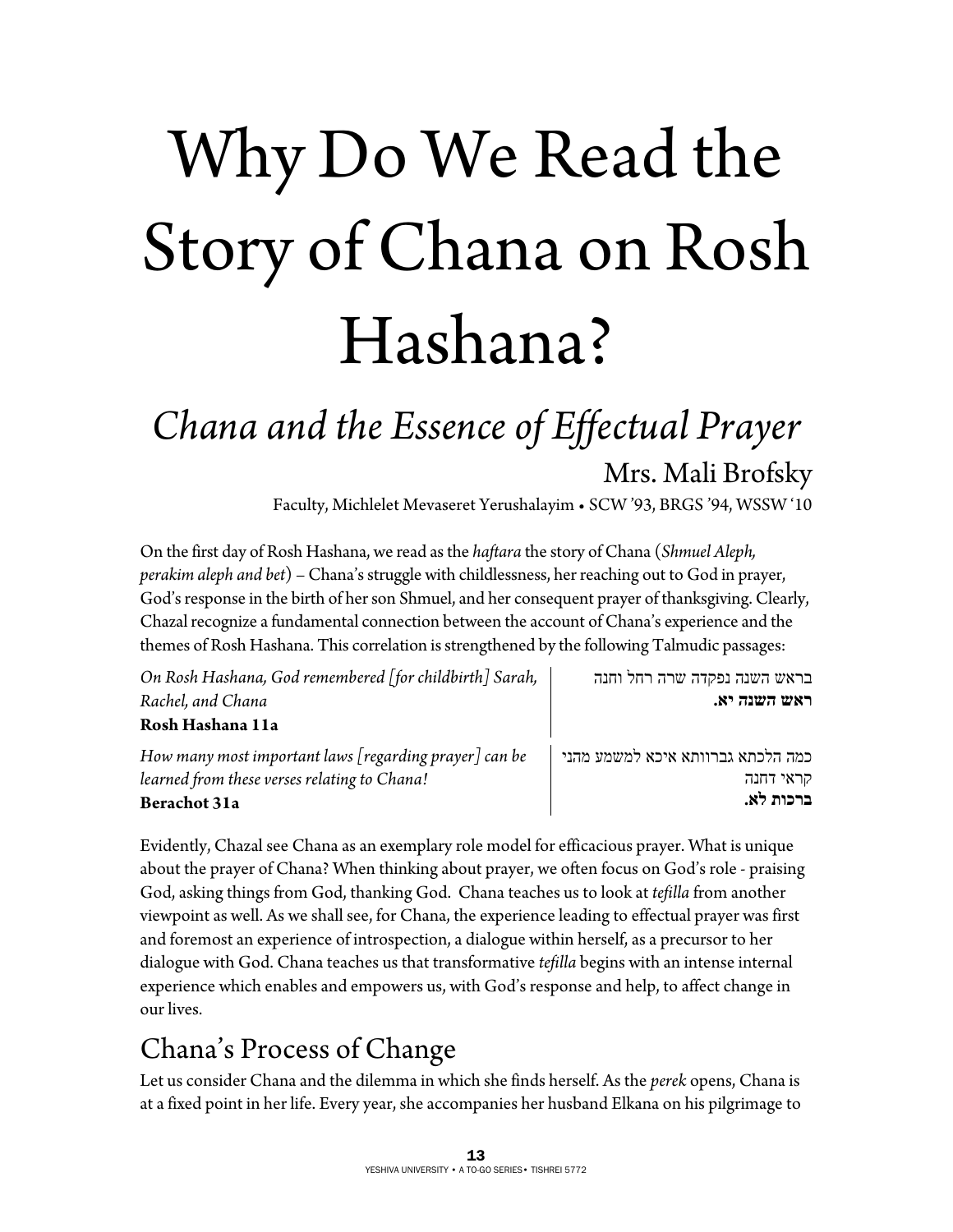Shiloh, and as the years pass, Chana finds herself returning to the same place, to the same circumstances. Chana wants change – she wants a child. Presumably, Chana hopes each year that the following one will be different, and she experiences the bitterness of recognizing that the change she desires has not occurred.

*And as he did so year by year, when she went up to the house of the Lord, so she vexed her; therefore she wept, and would not eat.*  **Shmuel 1 1:7** 

וכן יעשה שנה בשנה מדי עלתה בבית ה ' כן תכעסנה ותבכה ולא תאכל: **שמואל א א:ז** 

Let us now reflect upon the central people in Chana's life, and their impact upon her: her husband Elkana, and his other wife, Penina.

*And it came to pass upon a day, when Elkana sacrificed, that he gave to Penina his wife, and to all her sons and her daughters, portions; But unto Chana he gave a double portion; for he loved Chana, but the Lord had shut up her womb. And her rival vexed her sore, to make her fret, because the Lord had shut up her womb.*  **Shmuel 1 1:4-6**

ויהי היום ויזבח אלקנה ונתן לפננה אשתו ולכל בניה ובנותיה מנות : ולחנה יתן מנה אחת אפים כי את חנה אהב הו ' סגר רחמה : וכעסתה צרתה גם כעס בעבור הרעמה כי סגר ה' בעד רחמה: **שמואל א א:ד-ו** 

According to Chazal (cited on the *pasuk* by Rashi) Penina's intentions are motivated by piety – she wishes to induce Chana to pray (presumably translating the word *har'imah* to mean "to make a loud noise", as in the *pasuk* "ומלואו הים ירעם - Let the sea, and all its fullness, roar" (Divrei HaYamim I 16:32). On the *peshat* level, the tension between the two wives is palpable: Chana watches as Penina and her many offspring receive multiple portions of food from Elkana, reinforcing her own lone and forlorn status, and Penina watches as Chana receives the choice portion from Elkana, reinforcing Elkana's preference for Chana over Penina. According to the *peshat*, then, we can deduce that as result of the jealous tension between herself and Chana, Penina is attempting to make Chana feel angry, frustrated and hurt, and trying to induce Chana to cry out against God in anger or rebellion.

Elkana, out of love and caring for his wife, implores her to accept her situation. He says to her

*And Elkana her husband said unto her: 'Chana, why weepest thou? and why eatest thou not? and why is thy heart grieved? am not I better to thee than ten sons?'*  **Shmuel 1 1:8**

ויאמר לה אלקנה אישה חנה למה תבכי ולמה לא תאכלי ולמה ירע לבבך הלוא אנכי טוב לך מעשרה בנים: **שמואל א א:ח**

Penina urges Chana to bitterness; Elkana urges her to make peace with her lot, and accept her fate as it is.

Elkana and Penina have very different motivations and goals in their communications to Chana, but ultimately, the message to Chana from them is the same. They are both implying to Chana that she is powerless to effect change.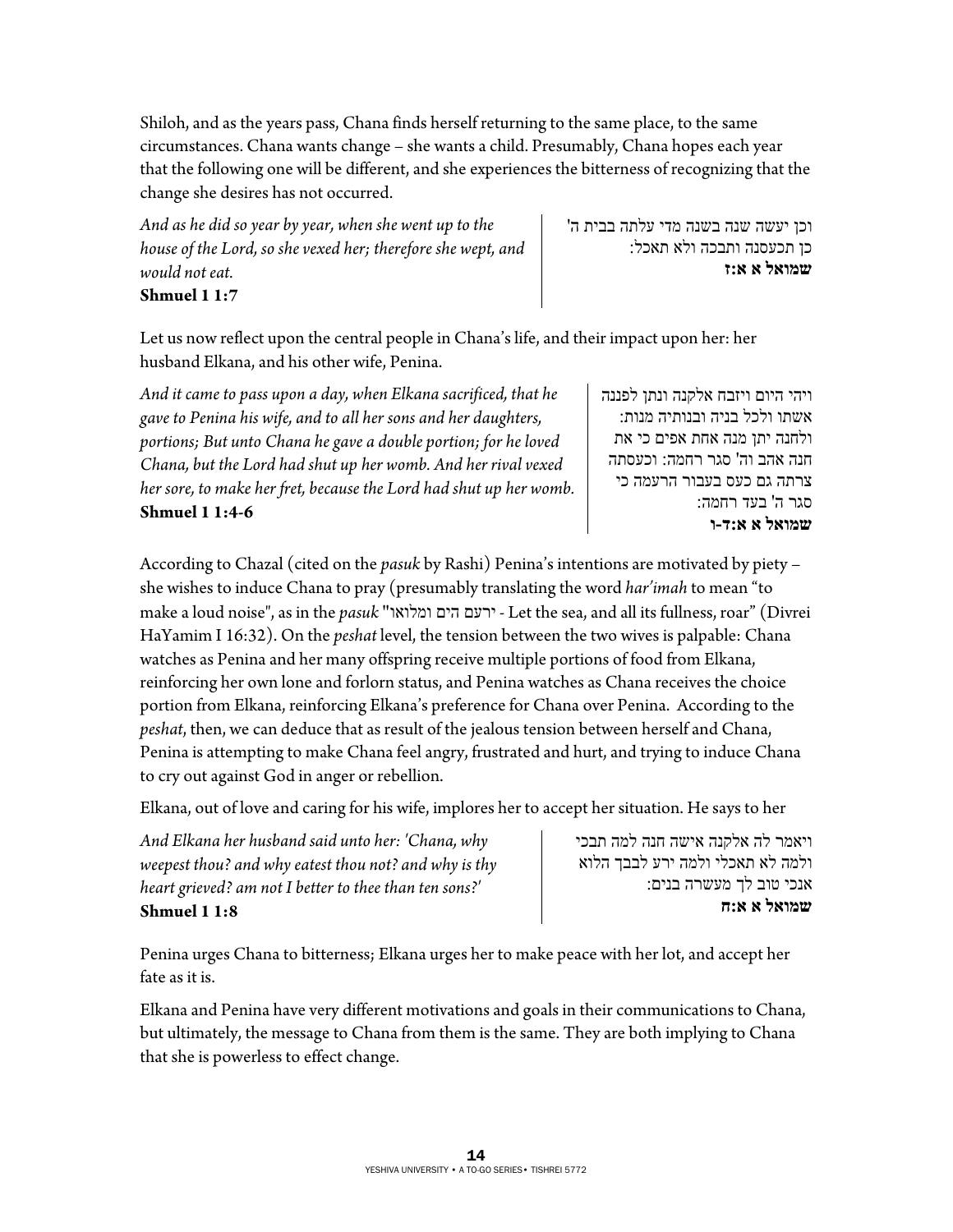Chana, however, listens to neither of them, and instead does something quite different and even daring. She does not become angry or embittered, but neither does she become passive and hopeless. Rather, she decides to take action. If God will not come to her, she decides, she will go to God. Chana, quietly and resolutely, telling no one of her plans, brings herself to the *mishkan* in Shiloh, and engages in a prayer so personal and private that we are not told of its content, and which Chazal consider the ground-breaking template for silent and personal prayer. Chana "*midaberet al liba*" (1:13), she speaks to and within her heart. Only after this introspective experience does she turn to God. Chana engages in an inner transformative experience, which culminates in her *neder* –her vow to dedicate her son to God, committing herself to a different life course, a new course of action and personal initiative. In other words, Chana uses *tefilla* as a medium of personal change.

#### Chana's Vow

By committing her unborn child to a life of *nezirut* and service of God, Chana is proposing something quite radically different from what *Bnei Yisrael* in this era have experienced up to this point. It is a time of spiritual darkness for *Bnei Yisrael*. *Sefer Shoftim* has closed on a note of sinfulness, anarchy, and distance from God (consider the last stories – those of the idol of the house of Micha, the rape and murder of the *pilegesh* in Giv'a, and the civil war between the tribes in which the entire tribe of Binyamin is almost entirely wiped out). It is instructive to consider the parallels between the story of the last *shofet*, Shimshon, and the story of Chana. Both Shimshon and Shmuel are *nezirim*, both attain this status pre-birth from the experience of their mothers. Why then, does Shimshon's leadership, while ending in a blaze of glory, nevertheless produce no lasting results for the people, while Shmuel haNavi ushers in the era of the kings?

It is precisely in the uniqueness of Chana's *neder* that we find the solution. Shimshon is a final opportunity provided by God, engineered primarily by Divine communication through an angel, to effect change and salvation in this time period characterized by passivity and despair. By contrast, Chana's attempt at achieving salvation depends not on passivity or on reliance solely on deliverance from Above, but rather on initiative and action from below.

Thus, out of the depths of her crisis, Chana proposes a new resolution that she had not yet previously considered. She uses her difficult circumstance as a springboard for a new life course for herself and for her child. In doing so, Chana's personal initiative becomes transformative not only in her own life, but for the entire nation as well. It is Shmuel HaNavi who is finally able to lead the nation out of the darkness and cyclical rut of *Sefer Shoftim* to an era of *teshuva* and change, and of ushering *Am Yisrael* into the era of kingship.

Chana's message, in essence, is to call upon God as a partner in growth and change. She exhorts: I am not a victim in the hands of fate, but neither is the entire burden for my life's outcome upon me alone. With God as my partner, I can shape my own future destiny. The outcome of this belief is the promise that she makes to God, and when she given a child, this dual perspective and partnership with God is reflected in the name she gives the child.

*And it came to pass, when the time was come about, that Chana conceived, and bore a son; and she called his name Shmuel:* 

ויהי לתקפות הימים ותהר חנה ותלד בן ותקרא את שמו שמואל כי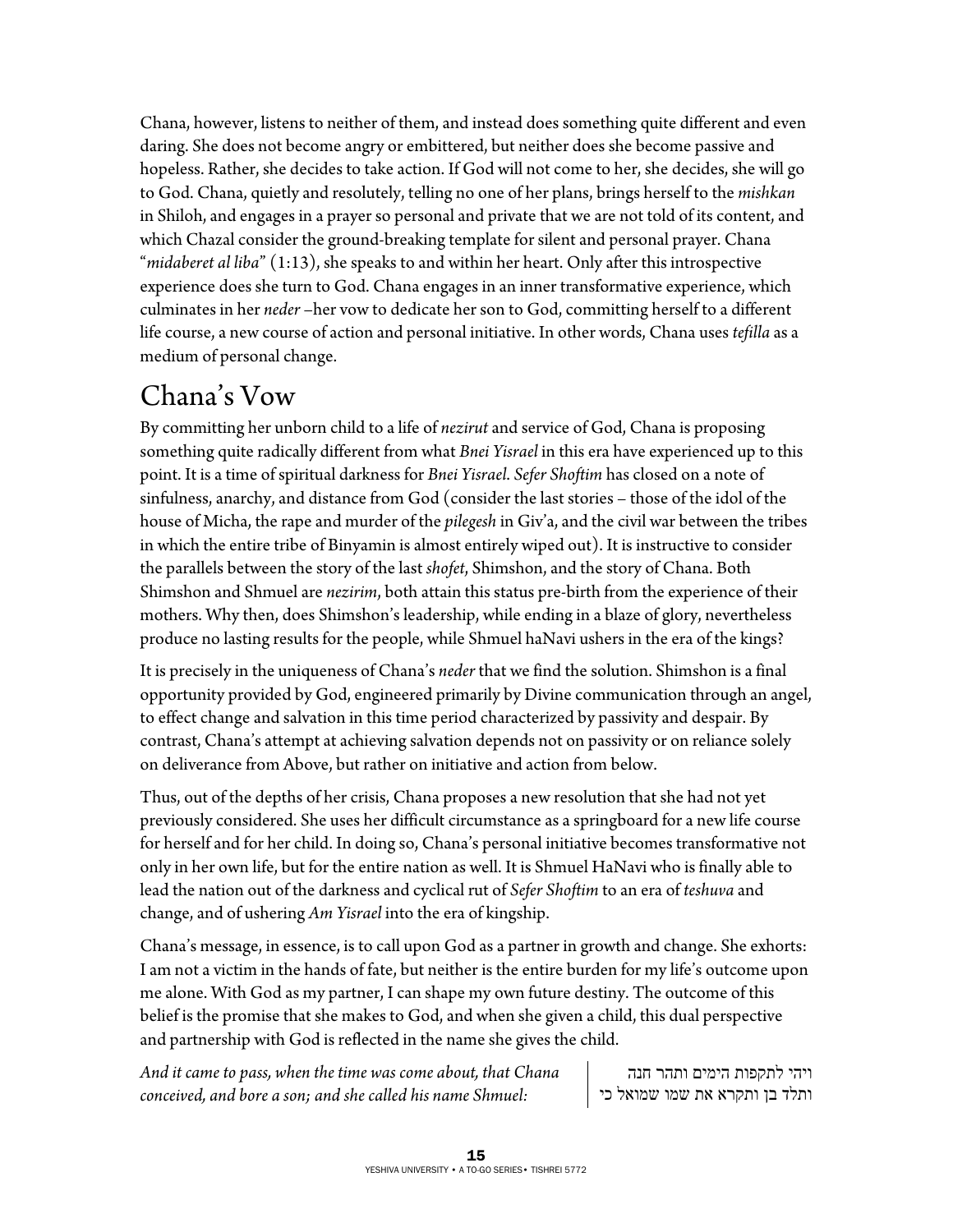*'because I have asked him of the Lord.'*  **Shmuel 1 1:20**

*Therefore I also have lent him to the Lord; as long as he liveth he is lent to the Lord.' And he worshipped the Lord there.*  **Shmuel 1 1:28**

וגם אנכי השאלתהו לה' כל הימים אשר היה הוא שאול לה' וישתחו שם לה': **שמואל א א:כח** 

המ ' שאלתיו: **שמואל א א:כ** 

*Ki meiHashem She'altiv* -– God has given him to me – *vegam hu sha'ul LaShem* – and at the same time, I have given and consecrated him to God.

### Shirat Chana

These themes continue to be reflected in *Shirat Chana*, Chana's song of thanksgiving after Shmuel is born. In *Shirat Chana*, Chana asserts that God is in control of all, but that with insight into man's innermost thoughts and heart, God can bring about the most unexpected and extreme changes**<sup>5</sup>** . Essentially, Chana is championing the philosophy expounded by Rav Soloveitchik many centuries later in *Kol Dodi Dofek*, when he reflects upon the question of man's role in shaping his destiny.

Rav Soloveitchik describes the unconstructive experience of the man of fate, who is powerless in the face of his suffering. He describes two responses, which correspond entirely with the approaches suggested by Penina and Elkana.

*The fear of extinction assails him and crushes his body and soul. The sufferer wanders lost in the vacuousness of this world, with God's fear spread over him and his anger tensed against it, he is entirely shaken and agitated. <sup>6</sup>*

*From the question and the inquiry … he comes to terms with the evil and attempts to gloss it over. The sufferer employs the power of rational abstraction to the point of self-deception.* 

Neither of these attitudes, states Rav Soloveitchik, is the desired response to suffering. Instead, Rav Soloveitchik insists upon a different approach, that of the man of destiny:

*According to Judaism, man's mission in this world is to turn fate into destiny –an existence that is passive and influenced into an existence that is active and influential … full of vision, will, and initiative. … Thus he becomes God's partner in the work of creation.*<sup>7</sup>

(וְלוֹ) אֵין-קָדוֹשׁ כַּיהוָה, כִּי אֵין בִּלְתֶּךָ; וְאֵין צוּר, כֵּאלֹהֵינוּ .אַל-תַּרְבּוּ תְדַבְּרוּ גְּבֹהֶה גְבֹהָה, יֵצֵא עָתָק מִפִּיכֶם: כִּי אֵל דֵּעוֹת יְהוָה, ולא (וְלוֹ) נִתְכָּנוּ עֲלְלוֹת.

*"There is none holy as the Lord, for there is none beside Thee; neither is there any rock like our God. Multiply not exceeding proud talk; let not arrogance come out of your mouth; for the Lord is a God of knowledge, and by Him actions are weighed."* 

 $\overline{a}$ 5 See for example verses 2 and 3

In the *shira*, Chana brings multiple examples of radical changes that God can effect in human experience: moving from poverty to wealth and vice versa, from childlessness to childbirth and from parenthood to losing children, power and weakness, life and death, etc.

<sup>6</sup> *Kol Dodi Dofek,* Soloveitchik, R. Joseph B. Translated by David Z. Gordon. Edited by Jeffrey Woolf, New York: Yeshiva University and Hoboken, NJ: Ktav 2006. P.3-6. 7  $<sup>7</sup>$  Ibid.</sup>